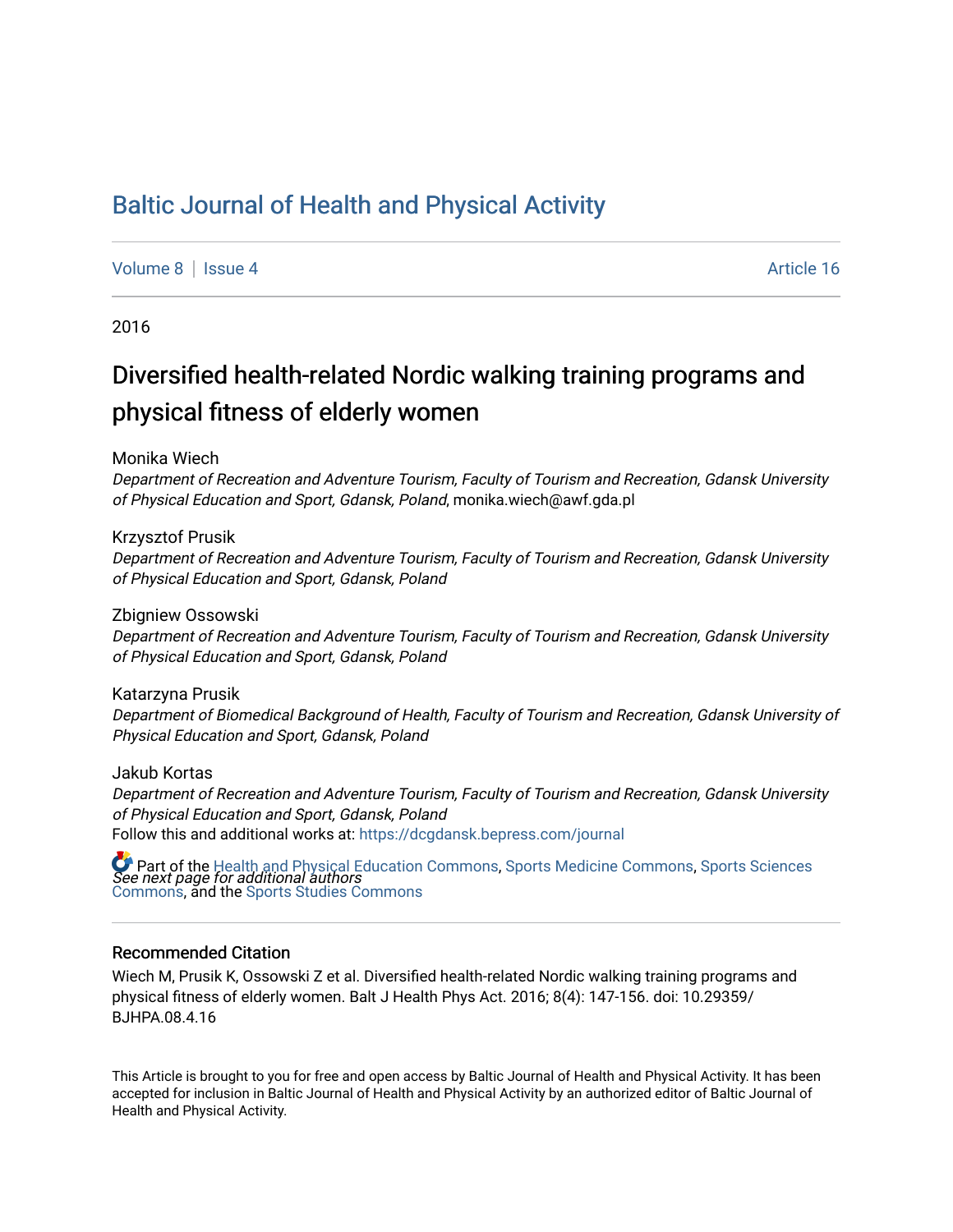## Diversified health-related Nordic walking training programs and physical fitness of elderly women

#### Authors

Monika Wiech, Krzysztof Prusik, Zbigniew Ossowski, Katarzyna Prusik, Jakub Kortas, Hanna Slomska, and Lukasz Bielawa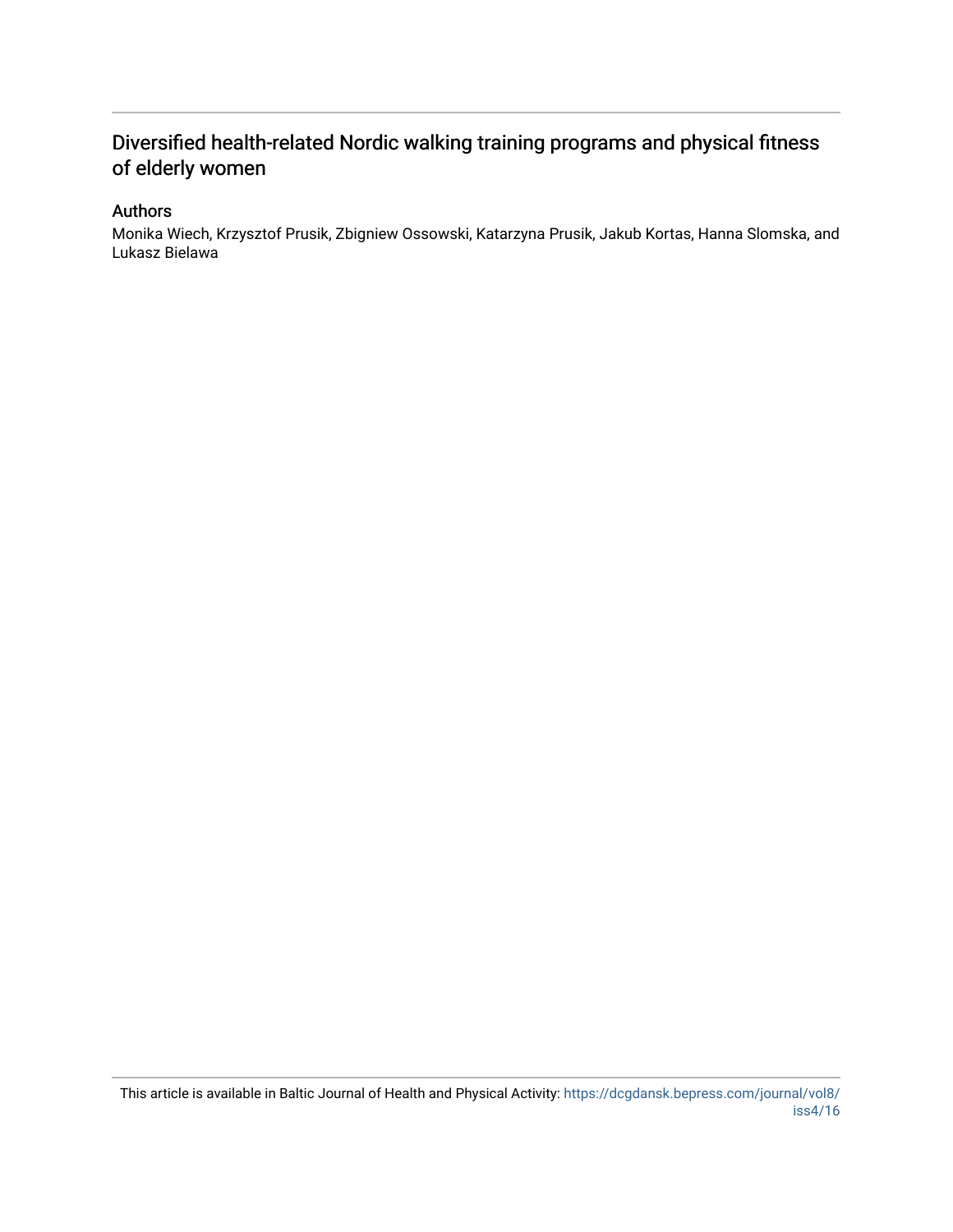**Authors' Contribution:**

- **A** Study Design
- **B** Data Collection **C** Statistical Analysis
- **D** Data Interpretation
- **E** Manuscript Preparation
- **F** Literature Search
- **G** Funds Collection

L

# **Diversified health-related Nordic walking training programs and physical fitness of elderly women**

**Monika Wiech1ABCDEFG, Krzysztof Prusik1ABDEG, Zbigniew Ossowski1BDEFG, Katarzyna Prusik2ADEG, Jakub Kortas1BCDF, Hanna Słomska1BEF, Łukasz Bielawa1BDF**

- <sup>1</sup> Department of Recreation and Adventure Tourism, Faculty of Tourism and Recreation, Gdansk University of Physical Education and Sport, Gdansk, Poland
- 2 Department of Biomedical Background of Health, Faculty of Tourism and Recreation, Gdansk University of Physical Education and Sport, Gdansk, Poland

| abstract                |                                                                                                                                                                                                                                                                                                                                                                                                                                                             |
|-------------------------|-------------------------------------------------------------------------------------------------------------------------------------------------------------------------------------------------------------------------------------------------------------------------------------------------------------------------------------------------------------------------------------------------------------------------------------------------------------|
| <b>Background</b>       | Aging of societies results in the growing number of disabled individuals, although the<br>development of medicine and increasing awareness induce such changes as the modification<br>of eating habits and lifestyle, which help to preserved independence for a longer period of<br>time. Due to this, proposals of effective training programs to maintain physical fitness at<br>a level enabling the efficient functioning in everyday life are sought. |
| <b>Material/Methods</b> | The study group consisted of 60 women aged 60-74 years, participating in 6-month Nordic<br>walking training. The respondents were divided into two groups: GE1, realizing endurance<br>training with strengthening and flexibility exercises and GE2 - stricte endurance training<br>program. To determine the level of physical fitness, selected trials of the Eurofit for adults<br>and the Fullerton Functional Fitness Test were used.                 |
| <b>Results</b>          | There was significant improvement in endurance in both groups (GE1 - 4.6%, GE2 - 7.1%).<br>The benefits of exercise have also been reported in the lower limbs muscle strength (GE1<br>- 13.3%, GE2 - 7.7%). The increase in flexibility (7.3%) was noted only in GE1.                                                                                                                                                                                      |
| <b>Conclusions</b>      | The conducted experiment confirms the efficiency of both training programs in all analyzed<br>components. GE1 group's program was more effective in improving the lower limbs muscle<br>strength and flexibility of the spine, while the of GE2 - endurance.                                                                                                                                                                                                |
| Key words               | Health-related training, Nordic walking, women aged 60-74 years, endurance, strength,<br>flexibility                                                                                                                                                                                                                                                                                                                                                        |
| وسالا والمساوي والمرابط |                                                                                                                                                                                                                                                                                                                                                                                                                                                             |

| article details              |                                                                                                                                                                                                                                                                                                                                                                                                                                                                                                                                                                                                                                                                                                                                                                                                      |
|------------------------------|------------------------------------------------------------------------------------------------------------------------------------------------------------------------------------------------------------------------------------------------------------------------------------------------------------------------------------------------------------------------------------------------------------------------------------------------------------------------------------------------------------------------------------------------------------------------------------------------------------------------------------------------------------------------------------------------------------------------------------------------------------------------------------------------------|
| <b>Article statistics</b>    | Word count: 3,172; Tables: 8; Figures: 0; References: 22                                                                                                                                                                                                                                                                                                                                                                                                                                                                                                                                                                                                                                                                                                                                             |
|                              | Received: March 2016; Accepted: October 2016; Published: December 2016                                                                                                                                                                                                                                                                                                                                                                                                                                                                                                                                                                                                                                                                                                                               |
| <b>Full-text PDF:</b>        | http://www.balticsportscience.com                                                                                                                                                                                                                                                                                                                                                                                                                                                                                                                                                                                                                                                                                                                                                                    |
| Copyright                    | © Gdansk University of Physical Education and Sport, Poland                                                                                                                                                                                                                                                                                                                                                                                                                                                                                                                                                                                                                                                                                                                                          |
| Indexation:                  | AGRO, Celdes, CNKI Scholar (China National Knowledge Infrastructure), CNPIEC, De Gruyter - IBR (International<br>Bibliography of Reviews of Scholarly Literature in the Humanities and Social Sciences), De Gruyter - IBZ<br>(International Bibliography of Periodical Literature in the Humanities and Social Sciences), DOAJ, EBSCO - Central<br>& Eastern European Academic Source, EBSCO - SPORTDiscus, EBSCO Discovery Service, Google Scholar, Index<br>Copernicus, J-Gate, Naviga (Softweco, Primo Central (ExLibris), ProQuest - Family Health, ProQuest - Health &<br>Medical Complete, ProQuest - Illustrata: Health Sciences, ProQuest - Nursing & Allied Health Source, Summon<br>(Serials Solutions/ProQuest, TDOne (TDNet), Ulrich's Periodicals Directory/ulrichsweb, WorldCat (OCLC) |
| <b>Funding:</b>              | This research has been funded by the Gdansk University of Physical Education and Sport (Faculty of Tourism and<br>Recreation).                                                                                                                                                                                                                                                                                                                                                                                                                                                                                                                                                                                                                                                                       |
| <b>Conflict of interest:</b> | Authors have declared that no competing interest exists.                                                                                                                                                                                                                                                                                                                                                                                                                                                                                                                                                                                                                                                                                                                                             |
| <b>Corresponding author:</b> | Dr Monika Wiech; Gdansk University of Physical Education and Sport, ul. Kazimierza Górskiego 1, 80-336 Gdańsk,<br>Poland; tel. +48 58 5547184; e-mail: monika.wiech@awf.gda.pl                                                                                                                                                                                                                                                                                                                                                                                                                                                                                                                                                                                                                       |
| <b>Open Access License:</b>  | This is an open access article distributed under the terms of the Creative Commons Attribution-Non-commercial<br>4.0 International (http://creativecommons.org/licenses/by-nc/4.0/), which permits use, distribution, and<br>reproduction in any medium, provided the original work is properly cited, the use is non-commercial and is<br>otherwise in compliance with the license.                                                                                                                                                                                                                                                                                                                                                                                                                 |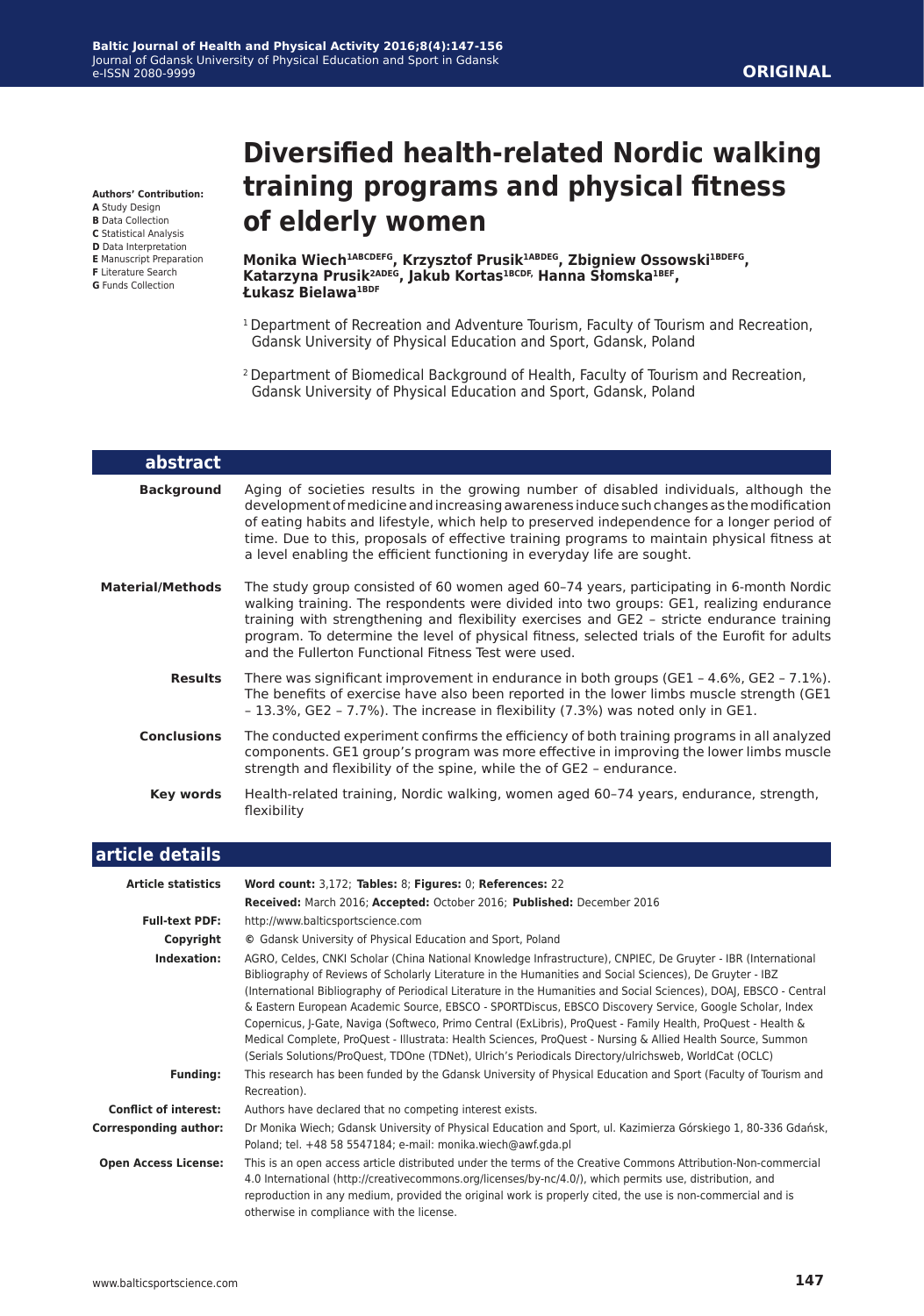### **introduction**

Physical activity, which is an inherent element of a healthy lifestyle, is one of the key methods of improving health and counteracting diseases. According to the HRF (Health Related Fitness) concept, components of physical efficiency, which can be positively affected by regular physical training, are the basis of health [1]. Systematic lifelong physical effort is fundamental for maintaining good health condition and mood, accompanied by physical fitness and efficiency [2]. It helps to keep up functional efficiency, defined as independence in the area of bodily functions, which in turn enhances the quality of life of the elderly.

Aging of societies results in a growing number of disabled individuals, although the development of medicine and increasing awareness induce such changes as the modification of eating habits and lifestyle, which help to preserve independence for a longer period of time. However, it should be emphasized that the degree of disability is always higher among women than among men, based on the results in the compared age groups [3, 4].

Due to this, scientific societies worldwide develop directives concerning physical activity, which are to bring in return the highest health profits. The societies agree that health-related training should be dominated by endurance effort, which ought to be accompanied by strengthening exercises, weight training and flexibility workouts.

Nordic walking matches perfectly the assumptions of health-related training. This activity is based on the natural body movement and combines all crucial elements of health promotion and broadly understood health prophylactics. The universality of Nordic walking as a form of physical activity promoting health, is based on i.e. the possibility of adjusting exercises to age, motor skills level, interests, likes and dislikes of an individual or a group. Due to this, Nordic walking is an excellent activity, which enables fulfilling diverse specific goals and brings along a lot of beneficial results.

The aim of the research was to describe changes in physical fitness of elderly women participating in diversified health-related training.

#### **material and methods**

The study group consisted of 60 women aged 60–74 years, residing in Gdańsk. Only healthy individuals could participate in the program, which had to be confirmed by medical certificates. Before the program, the participants had not taken part in any organized form of physical activity. The respondents were divided into two study groups (GE1 and GE2), which were realizing health-related training programs based on Nordic walking. Data concerning the participants are presented in Table 1.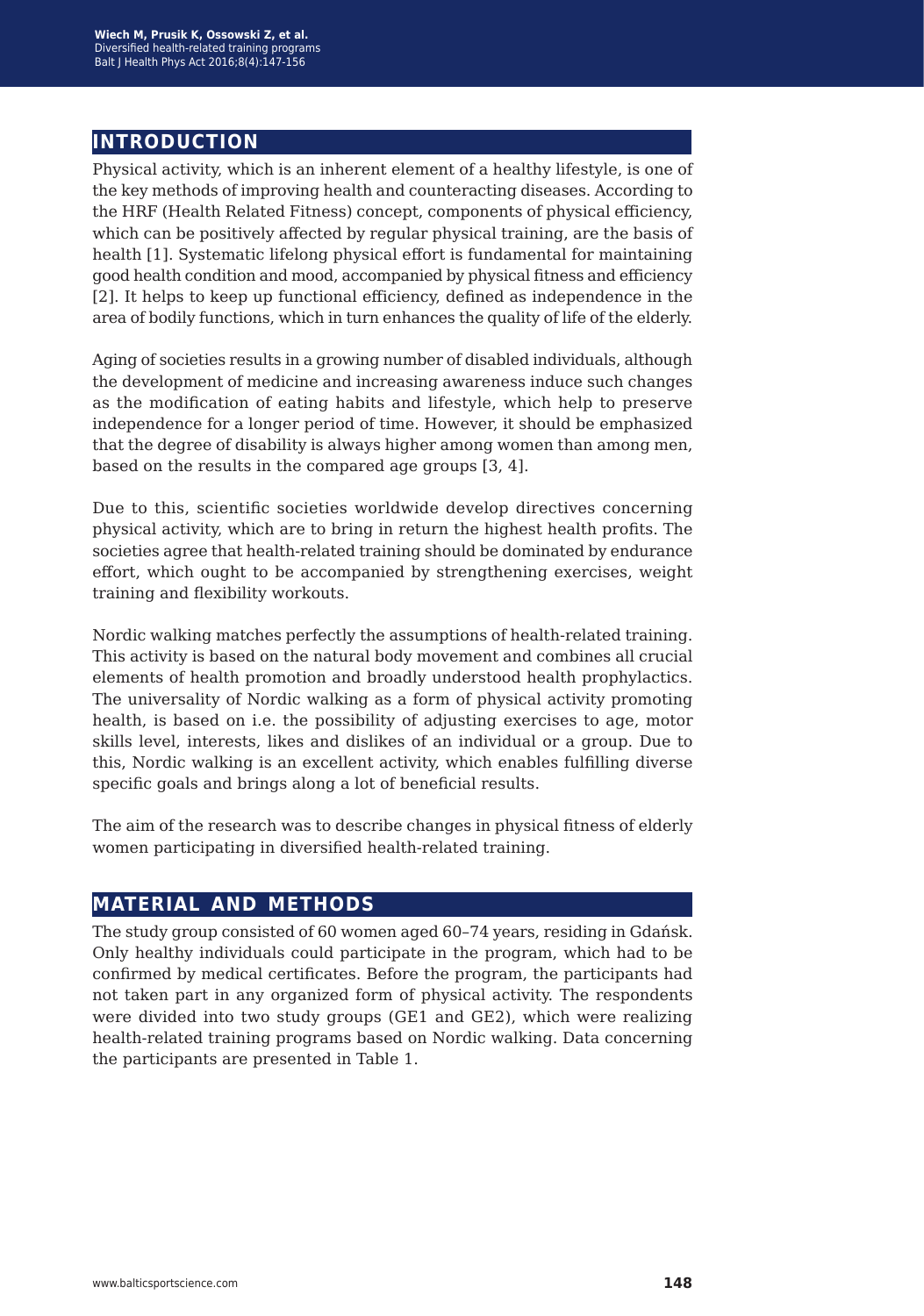|                 |                   | $GE1(n = 30)$ |           | $GE2 (n = 30)$ |     |
|-----------------|-------------------|---------------|-----------|----------------|-----|
|                 | <b>COMPONENTS</b> | x             | <b>SD</b> |                | SD  |
|                 | Age (years)       | 68.0          | 4.3       | 68.1           | 4.5 |
|                 | Body mass (kg)    | 65.2          | 7.6       | 66.2           | 7.5 |
| compo-<br>nents | Height (cm)       | 161           | 5.7       | 161            | 4.5 |
|                 | BMI $(kq/m2)$     | 25.1          | 2.2       | 25.5           | 2.8 |
| Morphological   | <b>FAT (%)</b>    | 33.2          | 4.1       | 33.9           | 4.7 |
|                 | FAT Mass (kg)     | 21.8          | 4.9       | 22.8           | 5.5 |
|                 | FFM (kg)          | 43.1          | 3.3       | 43.4           | 2.9 |
|                 | TBW (kg)          | 31.6          | 2.4       | 31.8           | 2.2 |

Table 1. Characteristics of the study groups at the beginning of the experiment

The research project was a pedagogical experiment, based on two diversified training programs. Their effectiveness was assessed on the basis of 3 samples derived from standardized tools – the Eurofit test for adults [5] and the Fullerton Functional Fitness Test [6], as well as a survey questionnaire investigating the subjective perception of changes in one's own physical fitness.

The participants' physical fitness was evaluated on the basis of physical fitness tests conducted at the beginning of the experiment. The detailed characteristics of both groups are presented in Table 2.

Table 2. The quantitative characteristics of physical fitness of women from both study groups before the experiment

| <b>STAMINA</b>              | GE1   |            |            |           |       | GE <sub>2</sub> |            |      |  |
|-----------------------------|-------|------------|------------|-----------|-------|-----------------|------------|------|--|
|                             |       | <b>MIN</b> | <b>MAX</b> | <b>SD</b> |       | <b>MIN</b>      | <b>MAX</b> | SD   |  |
| Endurance index             | 109.5 | 81.4       | 140.7      | 13.6      | 103.0 | 74.6            | 140.4      | 16.8 |  |
| Lower limbs muscle strength | 18.1  | 8.0        | 24.0       | 3.3       | 18.2  | 8.0             | 26.0       | 4.0  |  |
| Spine flexibility           | 34.0  | 10.5       | 47.0       | 8.2       | 35.3  | 12.0            | 47.0       | 7.5  |  |

The groups were similar in terms of age and the analyzed indicators.

The participants were following a 6-month training program based on Nordic walking. The activities were held 3 times a week and lasted 60 minutes each. During the whole training period 73 classes were conducted, preceded and summed up by tests at the physical effort laboratory at the Gdańsk University of Sport and Physical Education. The classes were led by qualified Nordic walking national coaches (PFNW/INWA).

Each training unit consisted of three main parts: introduction, main part and ending, which lasted 10, 45 and 5 minutes respectively. The training program of group GE1 was enriched with strengthening and flexibility training performed during the main part of each class. Group GE2 followed *stricte* an endurance training program.

GE1 group members did 4 kinds of strengthening exercises (in various sets) and 6 kinds of stretching exercises. The strengthening exercises, focused on the main muscle groups, were performed in 2 series, 10 repetitions each, and the stretching exercises were performed in 2 series, 10 seconds each.

The profile and length of Nordic walking outdoor trails were measured using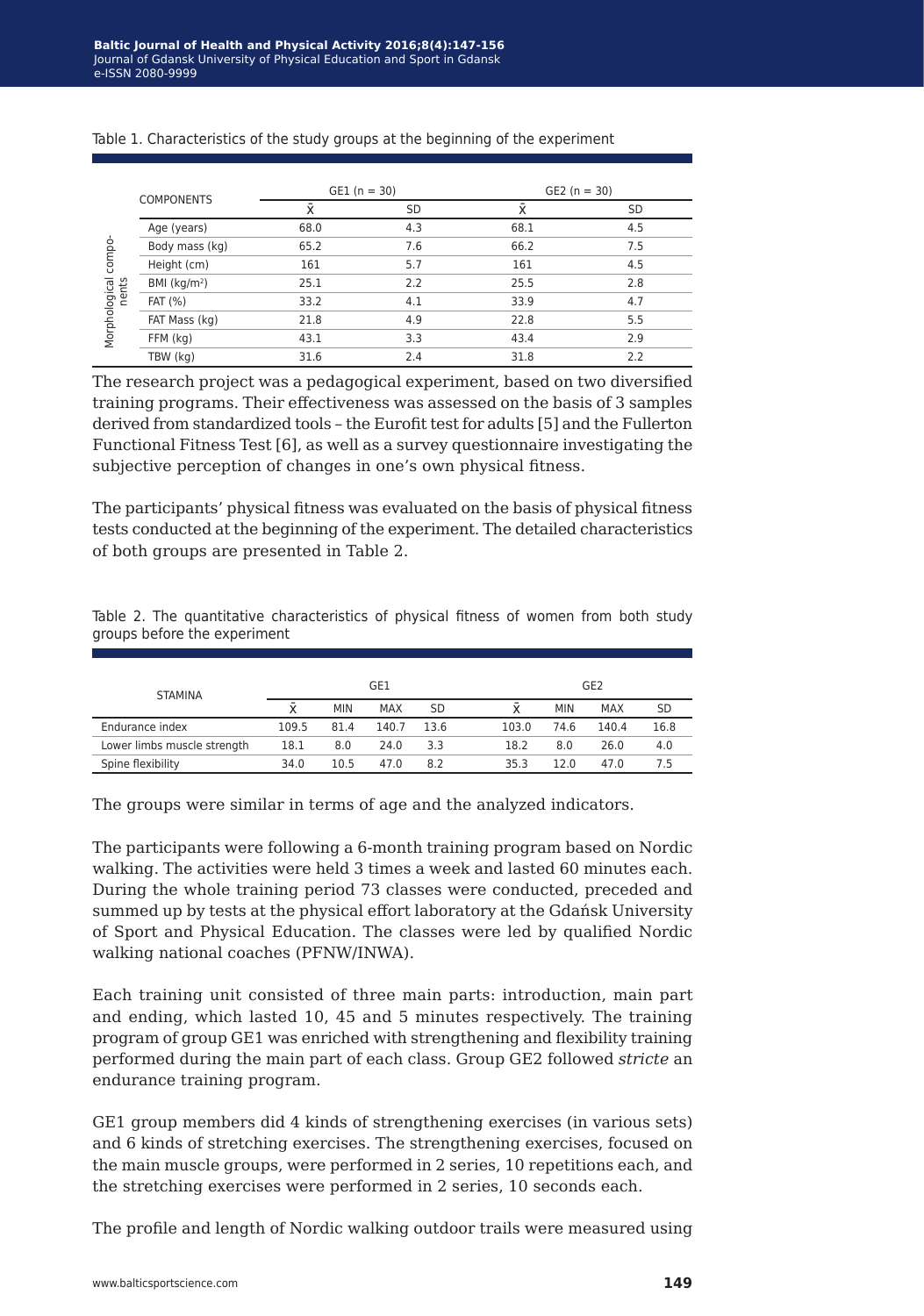GPS devices.

During the whole experiment, GE1 group covered the distance of 276 km, and GE1 group - 300 km, with moderate intensity -  $60\%$  HR<sub>max</sub>, estimated by Polar Team pulse meters. The average distance covered during one training unit equaled 3.8 km and 4.1 km. The difference resulted from breaks necessary to perform strengthening exercises in GE1 group.

The obtained results were analyzed statistically using STATISTICA 10 software.

#### **results**

The basic criterion determining the level of circulatory-respiratory endurance was the endurance index, calculated using an equation suggested by the Eurofit for adults [5] authors, based on the 2000-meter march test.

The endurance index diversified the participants from the two study groups the most. After the completion of the training program, statistically significant differences between the groups were observed  $(p = 0.0001)$  in terms of the analyzed indicator. The detailed analysis is presented in Table 3.

Table 3. Mean values of the endurance index variable before and after the experiment in both study groups

| Study group     | Test date | Ϋ́    | <b>Difference</b> |                   | Planned comparisons |
|-----------------|-----------|-------|-------------------|-------------------|---------------------|
|                 |           |       | points            | $\%$              |                     |
| GE1<br>$n = 30$ |           | 109.5 | 5.1               | $F = 4.24$<br>4.6 |                     |
|                 |           | 114.6 |                   |                   | $p = 0.0424$        |
| GE2             |           | 103.0 | 7.3               | 7.1               | $F = 8.73$          |
| $n = 30$        |           | 110.3 |                   |                   | $p = 0.0040$        |

1 – beginning of the experiment; 2 – end of the experiment. In the last column the testing function (F) and test probability (p) values are presented for comparisons of the endurance index indicator before and after each training cycle

GE1 group participants were distinguished by a higher average endurance level at the beginning of the experiment (109.5 points). In GE2 group its average initial value equaled 103 points. In both study groups the endurance index increased significantly, although the training mode performed in GE2 group brought better results (*p* = 0.0040) (*stricte* endurance training).

Further detailed analysis of changes in the endurance index during the experiment is presented in Table 4.

Table 4. Classification of the endurance level before and after the experiment in both study groups

| Group               | GE1 |    |    | GE <sub>2</sub> |
|---------------------|-----|----|----|-----------------|
| Level               |     |    |    |                 |
| Much below average  |     | ۰  | -  |                 |
| A bit below average |     |    |    |                 |
| Average             |     |    | 10 | 14              |
| A bit above average | L4  | 16 |    |                 |
| Much above average  |     |    |    |                 |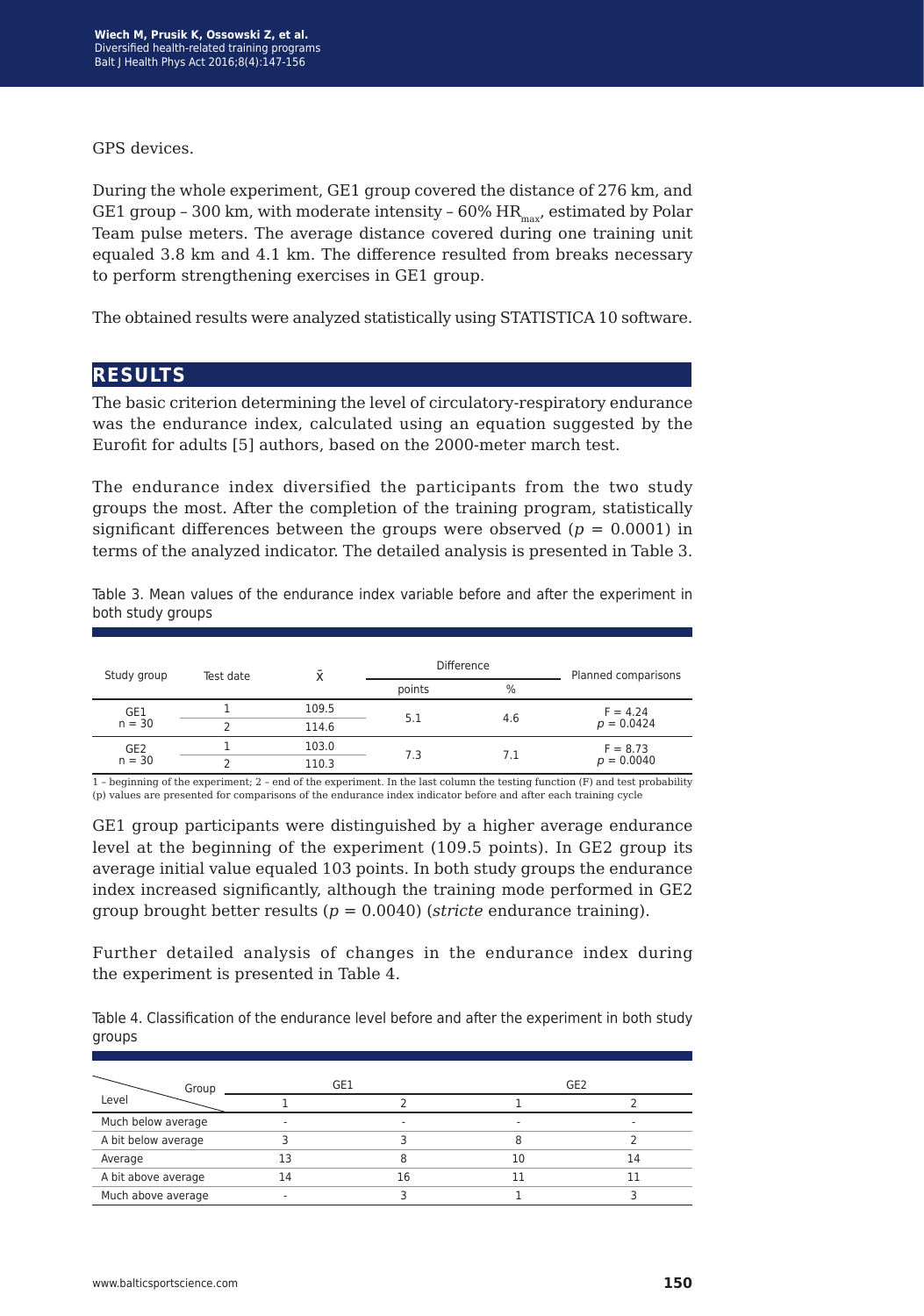The level of endurance of respondents from GE1 group before the training was around average. Most women achieved average or a bit above average results. None of them scored much above average. Similarly, in GE2 group nobody scored much below average, neither before nor after the experiment. In GE2 group only one respondent scored much above average. After the end of the 6-month training cycle, 3 respondents scored much above average, like in GE1 group. In the latter group we also observed that the level of endurance increased from average to a bit above average. The efficiency of the training was also confirmed in GE2 group, where a significant number of respondents shifted towards the 'much above average' level. In that group only 2 women scored a bit below average.

Another important indicator in the group of individuals affected by the involution process is also the lower limbs muscle strength. Due to this, its changes under the influence of the training cycle were assessed.

The lower limbs muscle strength exhibited similar average values in both groups at the beginning of the experiment. The completion of the training cycle evoked significant changes ( $p = 0.0002$ ) in this parameter. Data confirming the efficiency of both training programs are presented in Table 5.

| Study group     | Test date |      |             | <b>Difference</b> |              |              | Planned compar- |
|-----------------|-----------|------|-------------|-------------------|--------------|--------------|-----------------|
|                 |           |      | Repetitions | $\%$              | isons        |              |                 |
| GE1             |           | 18.1 |             | 13.3              | $F = 15.88$  |              |                 |
| $n = 30$        |           | 20.5 | 2.4         |                   |              | $p = 0.0001$ |                 |
| GE <sub>2</sub> |           | 18.2 | 1.4         | 7.7               | $F = 5.15$   |              |                 |
| $n = 30$        |           | 19.6 |             |                   | $p = 0.0257$ |              |                 |

Table 5. Mean values of the lower limbs muscle strength variable before and after the experiment in both study groups

1 – beginning of the experiment; 2 – end of the experiment. In the last column the testing function (F) and test probability (p) values are presented for comparisons of the lower limbs muscle strength indicator before and after each training cycle.

The presented results indicate that the training program completed by GE1 group and enriched with strengthening exercises was nearly twice as efficient as the program performed with GE2 group; the respondents' lower limbs muscle strength increased by 13% and 7.7% respectively.

Due to the fact that many respondents achieved results much higher than reference values presented in the literature of the subject in the form of centile charts, no such analysis was conducted so as to avoid falsification of results. The maximum number of repetitions equals 19–21 times, depending on age (60–64 years, 65–69 years, 70–74 years), yet the study results indicate that the respondents performed even up to 30 repetitions during 30 seconds. During the first tests 30% of respondents from GE1 and 26.7% from GE2 scored higher than the maximum population norms, and during the second tests after 6 months of training that ratio equaled 53.3% (GE1) and 40% (GE2), respectively. The analysis of average values scored by the respondents (the number of repetitions) is presented in Table 6.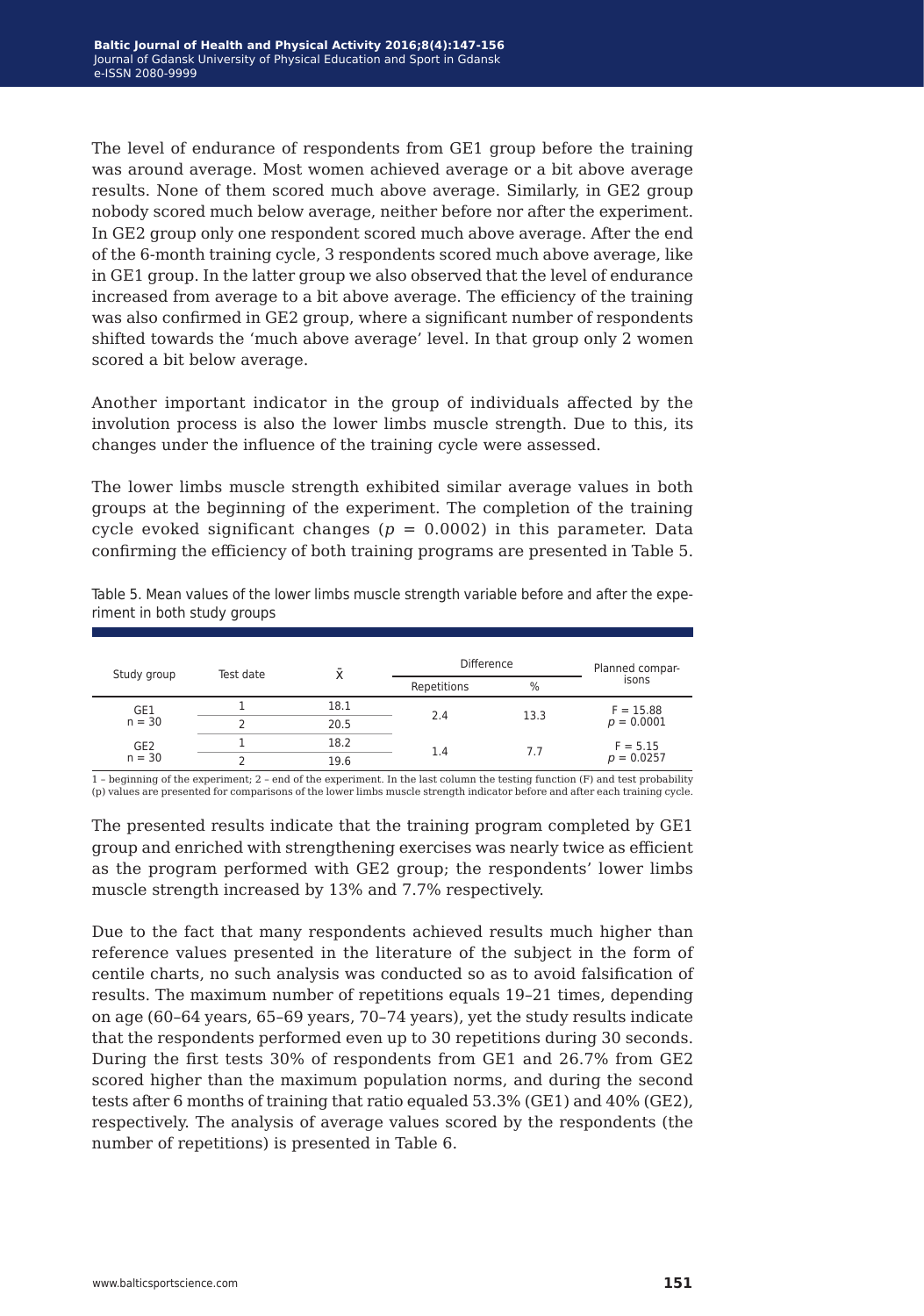| Study group |      | Beginning of the experiment |     |     |      |     | End of the experiment |     |
|-------------|------|-----------------------------|-----|-----|------|-----|-----------------------|-----|
|             |      | mın                         | max | SD  |      | min | max                   |     |
| GE1         | 18.1 |                             | 24  | 3.3 | 20.5 |     | 30                    | 4.4 |
| GE2         | 18.2 |                             | 26  | 4.0 | 19.6 | 14  | 26                    |     |

Table 6. Mean values of lower limbs muscle strength assessed on the basis of standing up from a seated position on a chair, before and after the experiment in both study groups

The average number of repetitions during the measurement of lower limbs muscle strength of the respondents at the beginning of the project equaled 18 in both groups. At the end of the training cycle, the number of repetitions increased to 20 in GE1 and 19 in GE2. Both groups were quite homogenous in terms of the discussed indicator, which was confirmed by the low value of standard deviation at the beginning and the end of the experiment.

What is also worth emphasizing is the minimum number of repetitions, which increased from 8 to 11 in GE1 and to 14 in GE2. The maximum number of repetitions did not change in GE2 and increased in GE1 from 24 to 30 repetitions.

The last analyzed indicator was the spine and posterior cruciate ligament flexibility. It was assessed on the basis of a test during which respondents had to lean forward while in seated position - on a box specially designed by the test authors (Eurofit for adults). This skill also improved significantly among all the respondents ( $p = 0.0070$ ). The observed changes are presented in Table 7.

Table 7. Mean values of the spine flexibility variable before and after the experiment in both study groups

|                 | Test date | $\bar{\mathsf{x}}$ | <b>Difference</b> |               | Planned      |  |
|-----------------|-----------|--------------------|-------------------|---------------|--------------|--|
| Study group     |           |                    | Repetitions       | $\frac{0}{0}$ | comparisons  |  |
| GE1             |           | 34.0               | 2.5               |               | $F = 16.28$  |  |
| $n = 30$        |           | 36.5               |                   | 7.3           | $p = 0.0001$ |  |
| GE <sub>2</sub> |           | 35.3               | $(-) 0.1$         | $(-) 0.3$     | $F = 0.03$   |  |
| $n = 30$        |           | 35.2               |                   |               | $p = 0.8528$ |  |

1 – beginning of the experiment; 2 – end of the experiment. In the last column the testing function (F) and test probability (p) values are presented for comparisons of the spine flexibility indicator before and after each training cycle.

In GE1 group spine flexibility improved significantly; in GE2 group it remained unchanged. Comparing both groups, which did not differ significantly before the experiment, we may conclude that it is worthwhile to supplement endurance training with flexibility exercises, which is confirmed by the value of the analyzed indicator at the end of the training cycle.

The analysis of physical fitness, performed on the basis of the results obtained in subsequent tests, was confronted with the subjective perception of changes in one's own physical fitness by the respondents. The results of the survey questionnaire are presented in Table 8.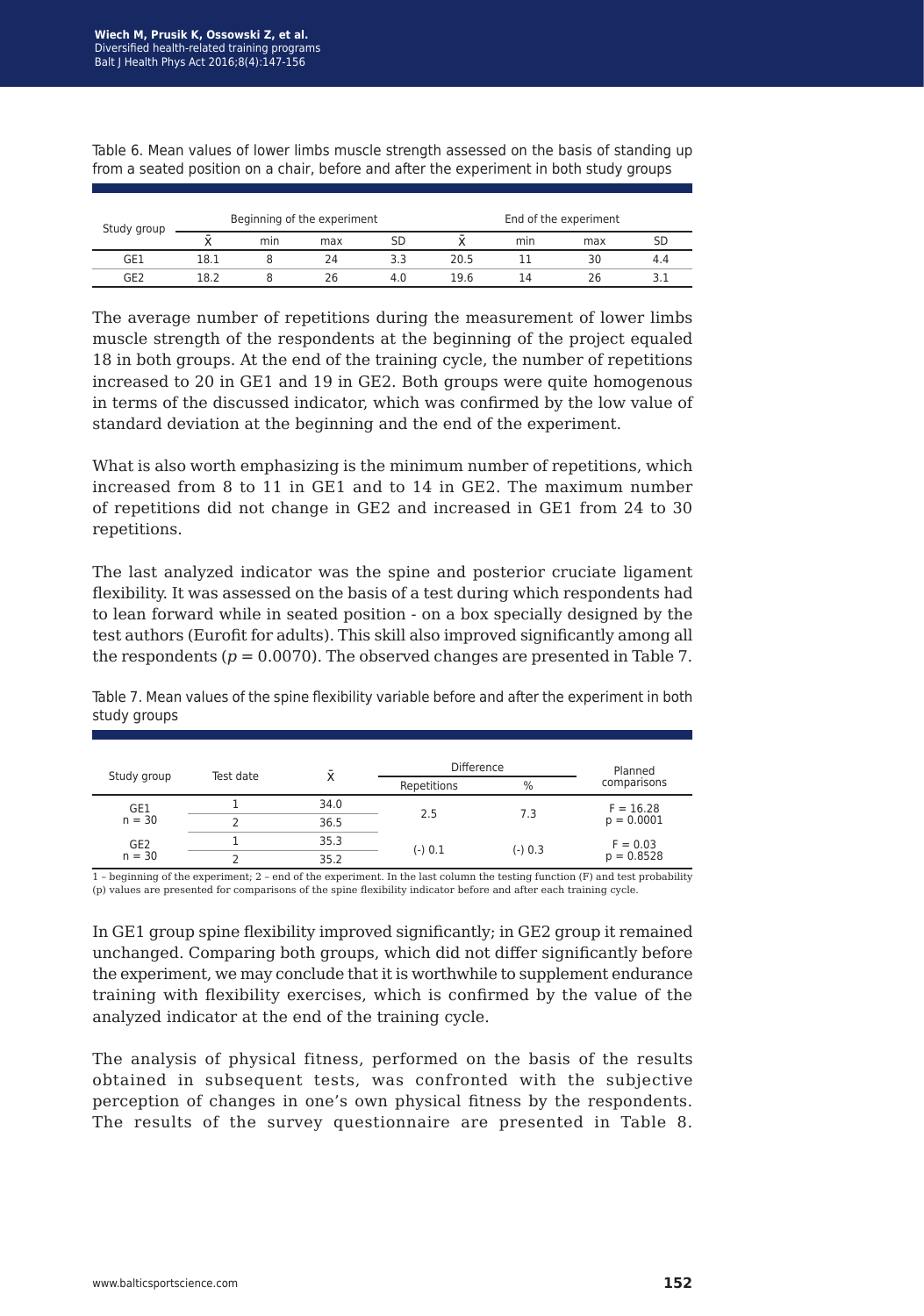Table 8. Characteristics of the subjective assessment of physical fitness based on a survey questionnaire conducted at the end of the experiment in both study groups

|                | GE1                      |               | GE <sub>2</sub>          |      |
|----------------|--------------------------|---------------|--------------------------|------|
|                |                          | $\frac{0}{0}$ |                          | %    |
| Did not change |                          | 10.0          |                          | 13.3 |
| Improved       |                          | 90.0          | 26                       | 86.7 |
| Deteriorated   | $\overline{\phantom{a}}$ | ۰             | -                        |      |
| I don't know   |                          | -             | $\overline{\phantom{a}}$ |      |

The subjective assessment of the respondents' physical fitness matches the objective assessment confirmed by the results of the tests. The respondents confirmed the experiment's efficiency in terms of improving their physical fitness.

The majority of GE1 respondents observed beneficial effects of the training, amounting to 90%. The remaining 10% of individuals claimed their physical condition remained unchanged. As far as GE2 is concerned, 87% of the respondents found the training to have a positive impact on their physical fitness, and 13% observed no changes. These results prove the advantage of the GE1 program over the GE2 one, which is congruent with the objective analysis of the test results. Nobody reported a decrease in their physical fitness during the 6-month training period.

#### **discussion**

As the health promotion sector directed to the elderly has been developing poorly in Poland, a growing need for broadening the offer directed to this age group has been observed, accompanied by the grave necessity to enhance its quality [7].

It is a growing problem of the elderly to find appropriate physical activities which would be both available and attractive for them. Apart from that there is a lack of methods which would efficiently delay the progression of unsolicited changes occurring in the organism due to its ageing [8]. Therefore, seeking optimum kinds of recreational effort, aimed at preventing modern-age diseases, has become (alongside appropriate dieting habits) a priority in the lives of active people [9].

It is true that all kinds of activities improve physical fitness in many ways. However, Nordic walking is the most beneficial sport, strengthening upper body muscles, improving cardiovascular endurance and flexibility. The intensity of Nordic walking fills the gap between marching and running, which makes it an alternative for everyone, who seeks a way to provide himself with a daily dose of physical activity with optimum intensity [10]. It is hence recommended as an efficient and appropriate way to improve the overall functioning of the elderly [11, 12].

Nordic walking significantly increases oxygen consumption and energy expenditure, without an increase in the perceived effort [13]. The results of a study conducted by Halvorson [14] confirm that individuals maintain a high level of comfort during the exercises, while achieving the intensity exceeding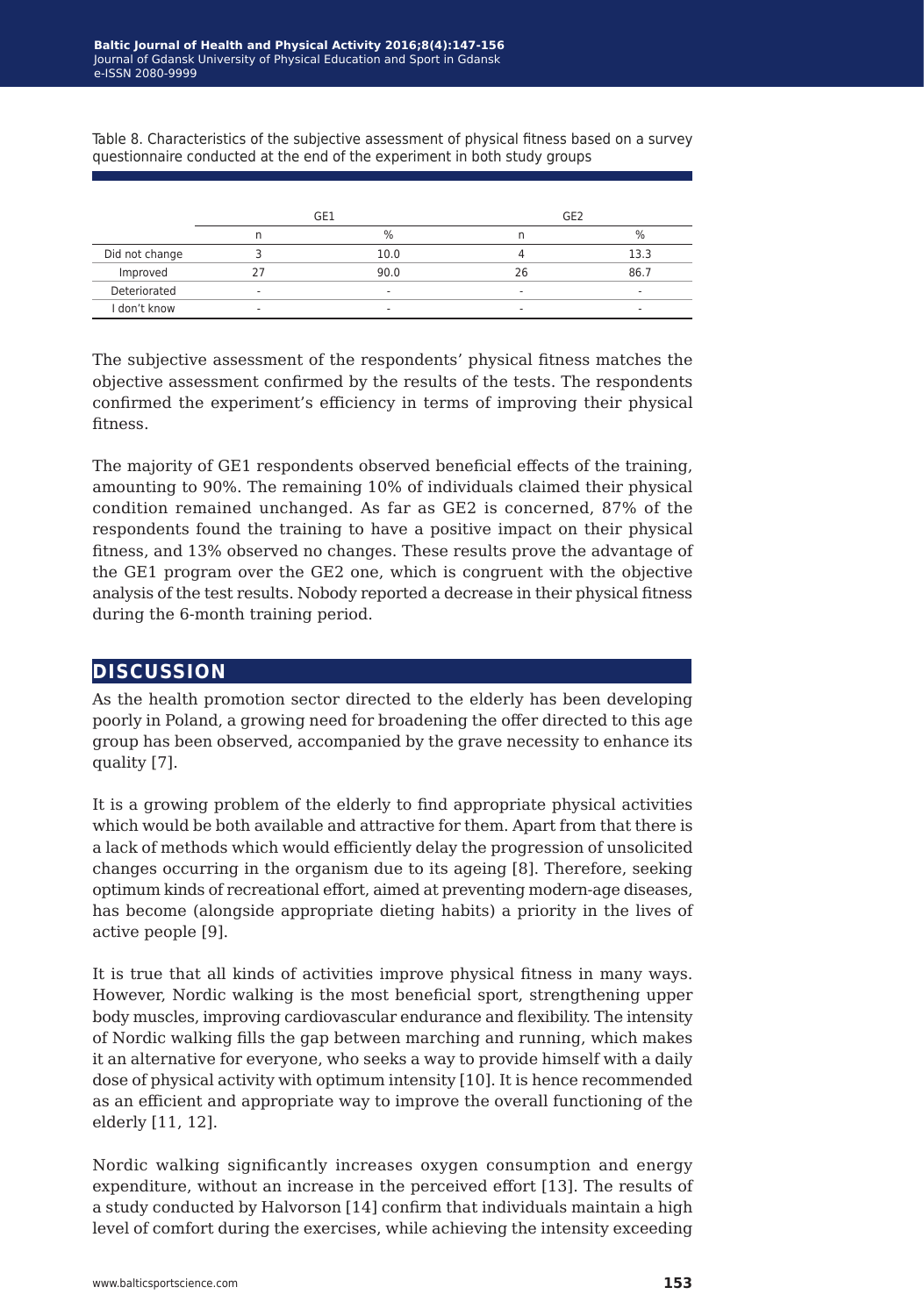80% VO<sub>2max</sub> - a parameter, which changes the most as far as the respiratory system is concerned (even by 70%) [15].

The increase in the circulatory and respiratory efficiency of elderly women was also confirmed by the author's own study results. The respondents from GE2 group benefited more, as they participated in the *stricte* endurance training program. The efficiency of Nordic walking in increasing endurance was also observed during a 15-week training cycle, which resulted in significant changes in the aforementioned parameter among the group of women aged 60–75 years [16].

Using poles in Nordic walking activates hand muscles much more compared to an ordinary march; nevertheless, it does not have any impact on lower limbs [17]. The results of the study conducted by Sugiyamy et al. [18] suggest that using poles decreases activity of leg muscles during supporting and pushing phases, which in turn decreases their energy consumption, but in the meantime it increases energy consumption by the upper body parts and the respiratory system. This experiment brought contradictory results, as it revealed significant changes in lower limbs muscle strength in both groups (GE1 by 13.3% and GE2 by 7.7%). The efficiency of Nordic walking in developing leg and hand strength in women aged 60-69 years was also confirmed by results of research conducted by Ossowski et al. [19]. In that study, the respondents practiced Nordic walking and improved the aforementioned skill, shifting on the scale from the  $80<sup>th</sup>$  to the 95<sup>th</sup> centile. Both experiments proved credible due to the fact that they were conducted in the area of the Tricity Landscape Park, which is characterized by the postglacial relief.

Marching with poles has also proved beneficial in the case of individuals with chronic backaches (lumbosacral section), resulting in a limited use of painkillers after just 8 weeks of training [20]. This form of training also increased flexibility of the lumbar spine section in previously inactive individuals [21]. Ossowski et al. [16] also observed an increase in spine flexibility among elderly women. In that case their results improved by 1.37 cm within 15 weeks, and in the authors' own research the mean result improved by 2.5 cm. However, that improvement was observed only in GE1 group, who additionally practiced stretching.

Nordic walking is a safe kind of activity for the elderly, positively affecting joints and muscles and soothing excessive muscle tension [22]. This activity does not overstrain the organism, yet is sufficient to evoke positive changes in elderly women. Due to this, taking into consideration recommendations of scientific societies worldwide, training programs are developed with an aim to maintain and improve these key motor skills. The results of the analyses described above prove that the offered training program can be an efficient factor developing endurance, strength and flexibility of elderly women.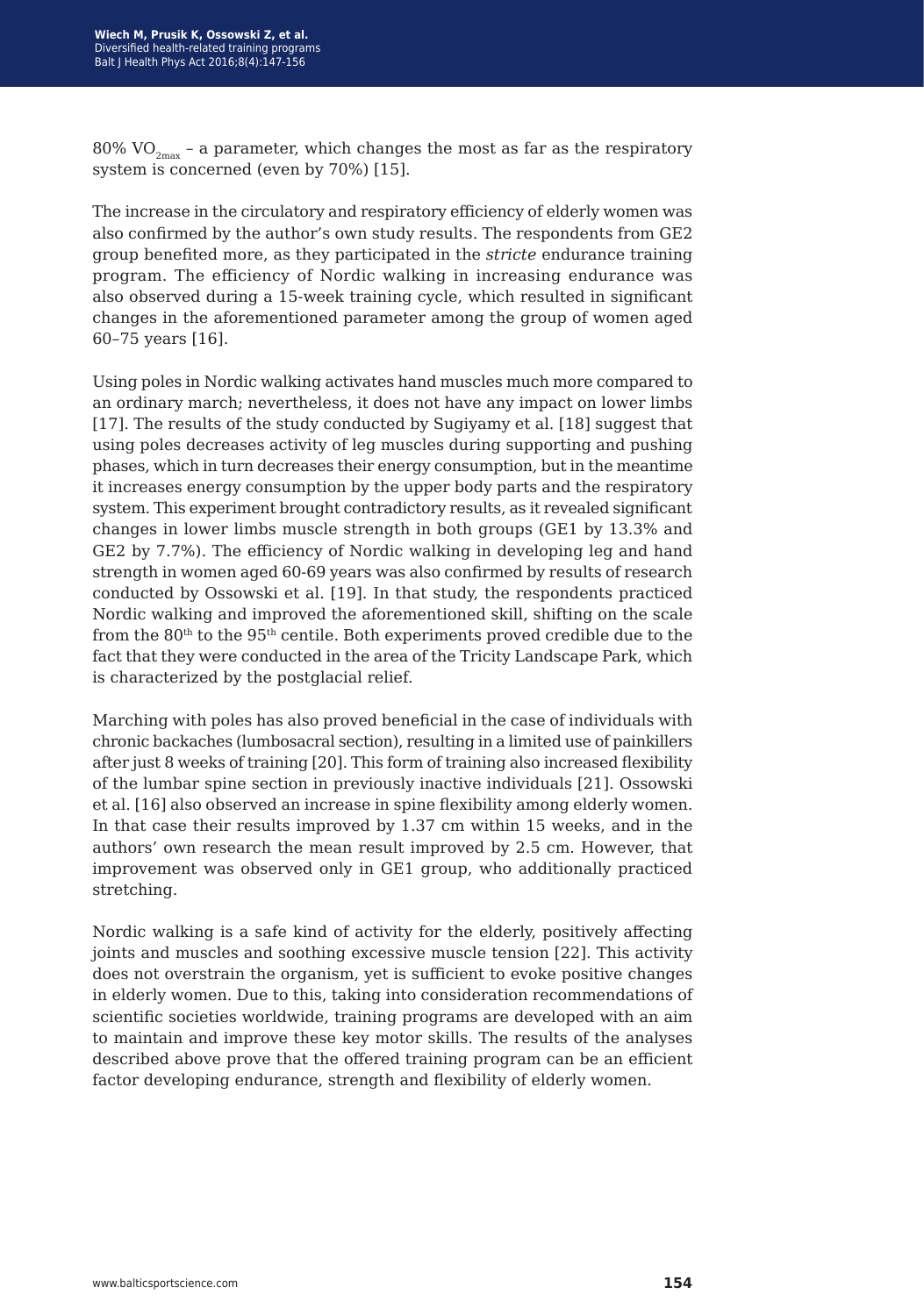### **conclusions**

The health-related Nordic walking training, performed for 6 months, had a beneficial influence on physical fitness of elderly women. The applied workout enhanced training results in the case of the majority of analyzed components.

The 6-month Nordic walking training not only stopped involution changes occurring at this stage of ontogenesis but it also improved overall physical fitness.

Nordic walking training was beneficial for the physical fitness of women aged 60-74 years, improving all of the analyzed components. GE1 group's training program proved more efficient in terms of lower limbs muscle strength and spine flexibility, while *stricte* endurance training was more efficient in terms of improving the endurance index. The subjective assessment of physical fitness by the respondents also indicated that strengthening exercises are worthwhile doing during the training.

Positive results of the conducted experiment confirm the efficiency of both training programs, showcasing the usefulness of exercises which shape core muscles and are based on strengthening and stretching exercises, recommended by scientific societies worldwide as a crucial element of healthrelated training.

#### **references**

- [1] Jethon Z. Aktywność ruchowa jako dystres [Motor activity as distress]. Hygeia. 2013;48(2):156-161. Polish.
- [2] Fortuna M. Trening zdrowotny w wybranych chorobach kardiologicznych [Health training in selected cardiac diseases]. Jelenia Góra: Karkonoska Państwowa Szkoła Wyższa; 2012. Polish.
- [3] Mossakowska M, Broczek K, Życzkowska J, Klich-Rączka A, Wieczorowska-Tobis K. Sprawność funkcjonalna polskich stulatków [Functional fitness of Polish centenarians]. In: Kowaleski J, Szukalski P, editors. Pomyślne starzenie się w świetle nauk o zachowaniu. Łódź: Zakład Demografii i Gerontologii UŁ; 2008, 164-174. Polish.
- [4] Andersen-Ranberg K, Christensen K, Jeune B, Skytthe A, Vasegaard L, Vaupel JW. Declining physical abilities with age: a cross-sectional study of older twins and centenarians in Denmark. Age Ageing. 1999;28(4):373-377. Polish.
- [5] Oja P, Tuxworth B. Eurofit for Adults: Assessment of Health-Related Fitness. Council of Europe, Committee for the Development of Sport, UKK Institute for Health Promotion Research (Tampere, Finland); 1995.
- [6] Rikli R, Jones CJ. Senior Fitness Test Manual. Champaign, Ill: Human Kinetics; 2001.
- [7] Woźniak B, Tobiasz-Adamczyk B., Brzyska M. Promocja zdrowia wśród osób starszych w Polsce w świetle badań przeprowadzonych w projekcie healthPROelderly – wypracowanie opartego na faktach przewodnika dotyczącego promocji zdrowia wśród osób starszych [Health promotion among the elderly in Poland in the light of the studies carried out in the project healthPROelderly – development of a facts-based guide for health promotion among the elderly]. Problemy Higieny i Epidemiologii. 2009;90(4):459-464. Polish.
- [8] Wolański N, Pařizkova J. Sprawność fizyczna a rozwój człowieka [Physical fitness and human development]. Warszawa: Wydawnictwo Sport i Turystyka; 1976. Polish.
- [9] Grzywocz R, Skowronek T. Tętno wysiłkowe i wydatek energetyczny w ocenie efektywności treningu zdrowotnego kobiet uprawiających nordic walking, jogging i fitness [Effectiveness of health training in women doing nordic walking, jogging and aerobics assessed by heart rate and energy output]. Rozprawy Naukowe. 2012;38:151-157. Polish.
- [10] Tschentscher M, Niederseer D, Niebauer J. Health benefits of Nordic walking: a systematic review. Am J Prev Med. 2013Jan; 44 (1):76-84.
- [11] Turk Z, Vidensek S, Micetic Turk D. Nordic walking: a new form of physical activity in the elderly. Acta Medica Croatica. 2007;61(1):33-6.
- [12] Takeshima N, Islam MM, Rogers ME, et al. Effects of Nordic walking compared to conventional walking and band-based resistance exercise on fitness in older adults. J Sport Sci Med. 2013;12(3):422-430.
- [13] Church TS, Earnest CP, Morss G.M. Field testing of physiological responses associated with Nordic Walking. Res Q Exerc Sport. 2002;73(3):296-300.